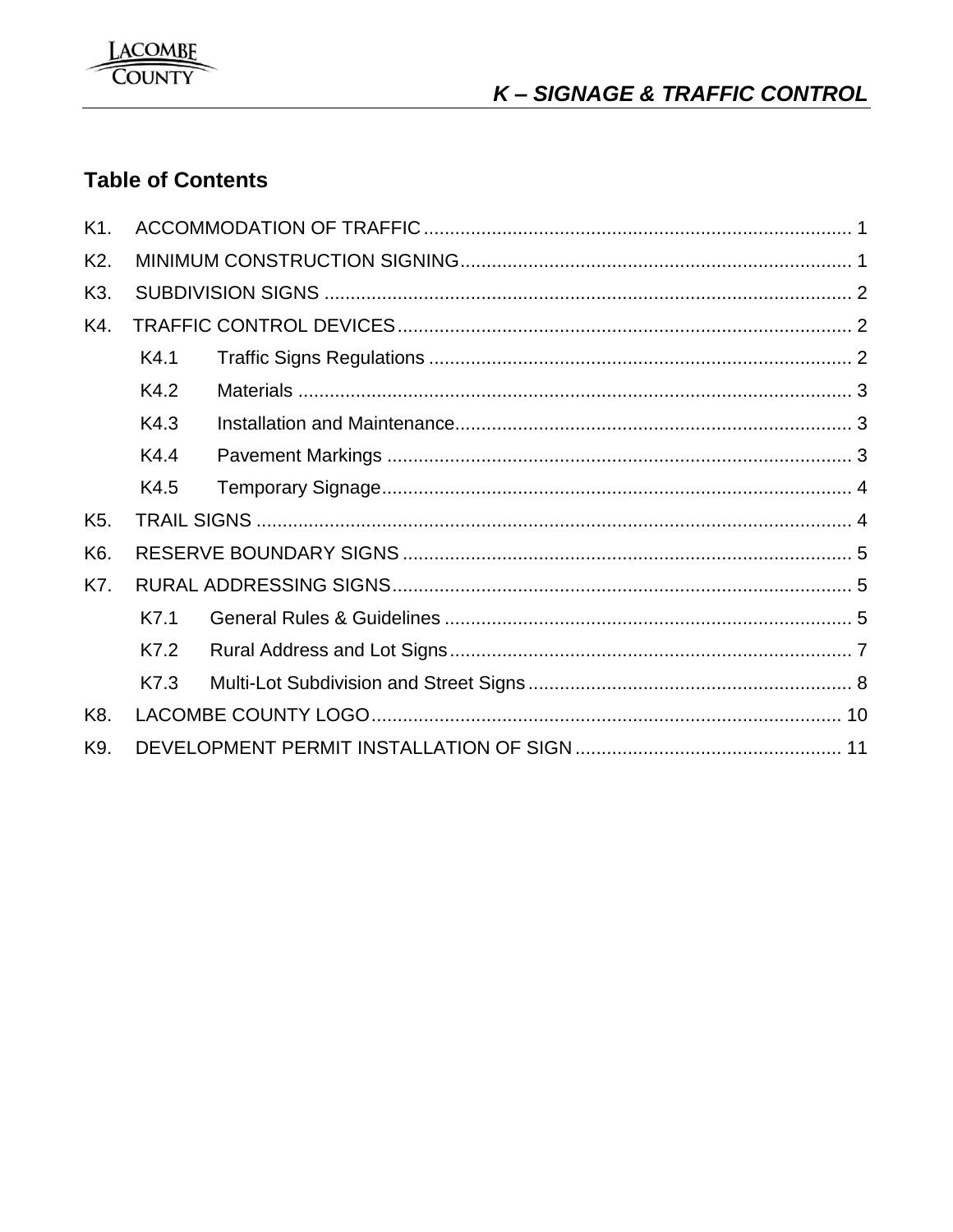## <span id="page-1-0"></span>**K1. ACCOMMODATION OF TRAFFIC**

The Contractor shall, at his own expense, make suitable provisions to accommodate all traffic, whether pedestrian or vehicular, over or around any part of the project upon which work is being performed, and shall supply and maintain such signs, barriers, fences, lights, and flag persons as may be required for this purpose. Where the traffic is required to use a route over or around the work which is of a lower standard than was available before the work commenced, the Contractor shall, at his own cost, continuously provide assistance to traffic as required on a twenty-four (24) hour per day and seven (7) day per week basis, particularly during periods of inclement weather. The Contractor shall provide dust control where considered necessary by the Engineer or County for the safety of the traveling public.

Flag persons shall be instructed in the proper traffic control procedures for the work and shall be dressed in fluorescent red-orange over-vest and armlets for maximum visibility and equipped with standard traffic control paddles.

When work is not in progress and on days, such as holidays and Sundays, the Contractor shall securely cover or remove all regulatory signs not essential for the protection of the public to reduce inconvenience to a minimum.

All signs and guide posts which must be removed for the purpose of the work shall be carefully salvaged by the Contractor. Certain signs, such as those marking railroad crossings, intersection warning, or stop signs, shall be maintained for the protection of traffic using the roadway.

Where the project is closed and traffic diverted entirely off a road right-of-way, the Contractor shall, at his own expense, provide and maintain such signs, barriers, lights, and flag persons as may be necessary to direct the traveling public through the detour. Where, in the opinion of the County or the Engineer, additional warning signs or other safety devices are required for the work, the Contractor shall supply, erect and maintain the additional facilities requested.

## <span id="page-1-1"></span>**K2. MINIMUM CONSTRUCTION SIGNING**

1. Where required, the minimum construction signing shall be set so that the farthest sign from the work is a minimum of 300m to a maximum of 600m from the start of construction. There will be 90m separating each sign and 90m from the beginning of construction to the closest signs.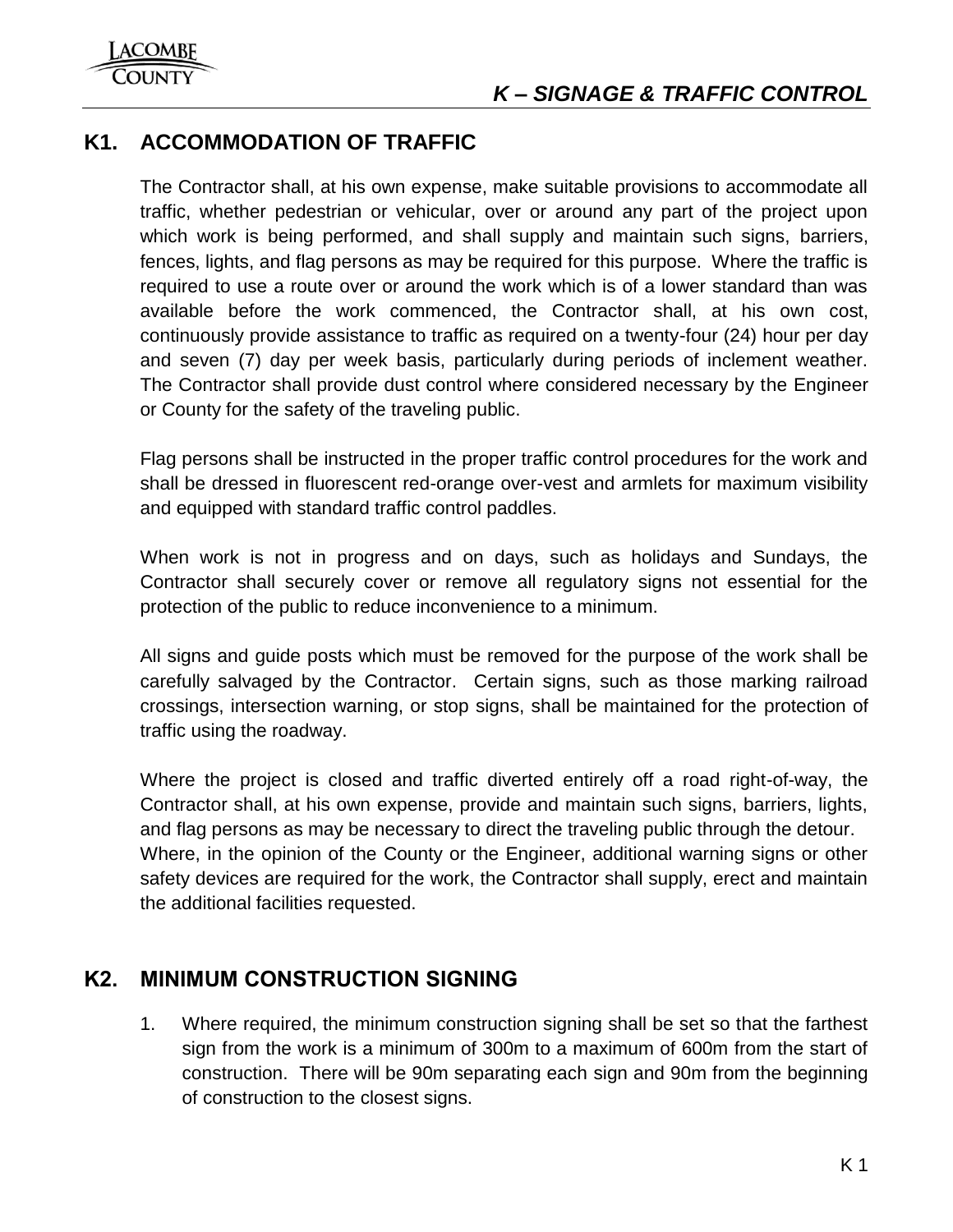2. The **minimum signing** shall be in the order below:

A 120 cm x 120 cm Construction Ahead Sign A 60 cm x 75 cm Reduce Speed Ahead Sign A 60 cm x 75 cm 30 km/hr Maximum sign

- 3. Where deemed by the County or required for public safety, additional signs are to be used.
- 4. All signs must meet current Alberta Transportation standards.

## <span id="page-2-0"></span>**K3. SUBDIVISION SIGNS**

The location, size and design of the subdivision sign is to be approved by the Development Officer and/or Planner, prior to construction and installation. The location of the sign is to be approved by the County prior to installation. Subdivision signs shall be aesthetically pleasing, constructed of high quality materials, contain the subdivision name and the Lacombe County logo.

## <span id="page-2-1"></span>**K4. TRAFFIC CONTROL DEVICES**

A traffic control device is a sign, signal, marking, barrier or other device, placed upon, over or adjacent to a roadway which is intended to regulate, warn, or guide the road users. All such traffic control devices shall be installed in accordance with the *Manual of Uniform Traffic Control Devices for Canada* manual, latest revision thereof, distributed by the Transportation Association of Canada (TAC) and with the new *Alberta Highway Signing Policy Manual*, latest revision thereof.

All traffic control devices must be authorized and approved by the County Prior to placement. No traffic control device, nor its support, shall bear any commercial advertising.

It is the intent that these devices be kept serviceable for the safe movement of traffic in daylight and darkness.

## <span id="page-2-2"></span>**K4.1 Traffic Signs Regulations**

Signs inform road users of traffic regulations, roadway characteristics and road hazards, and provide information necessary for route selection. Simplicity in design, care in placement and a standard of maintenance are essential. Signs are to be used only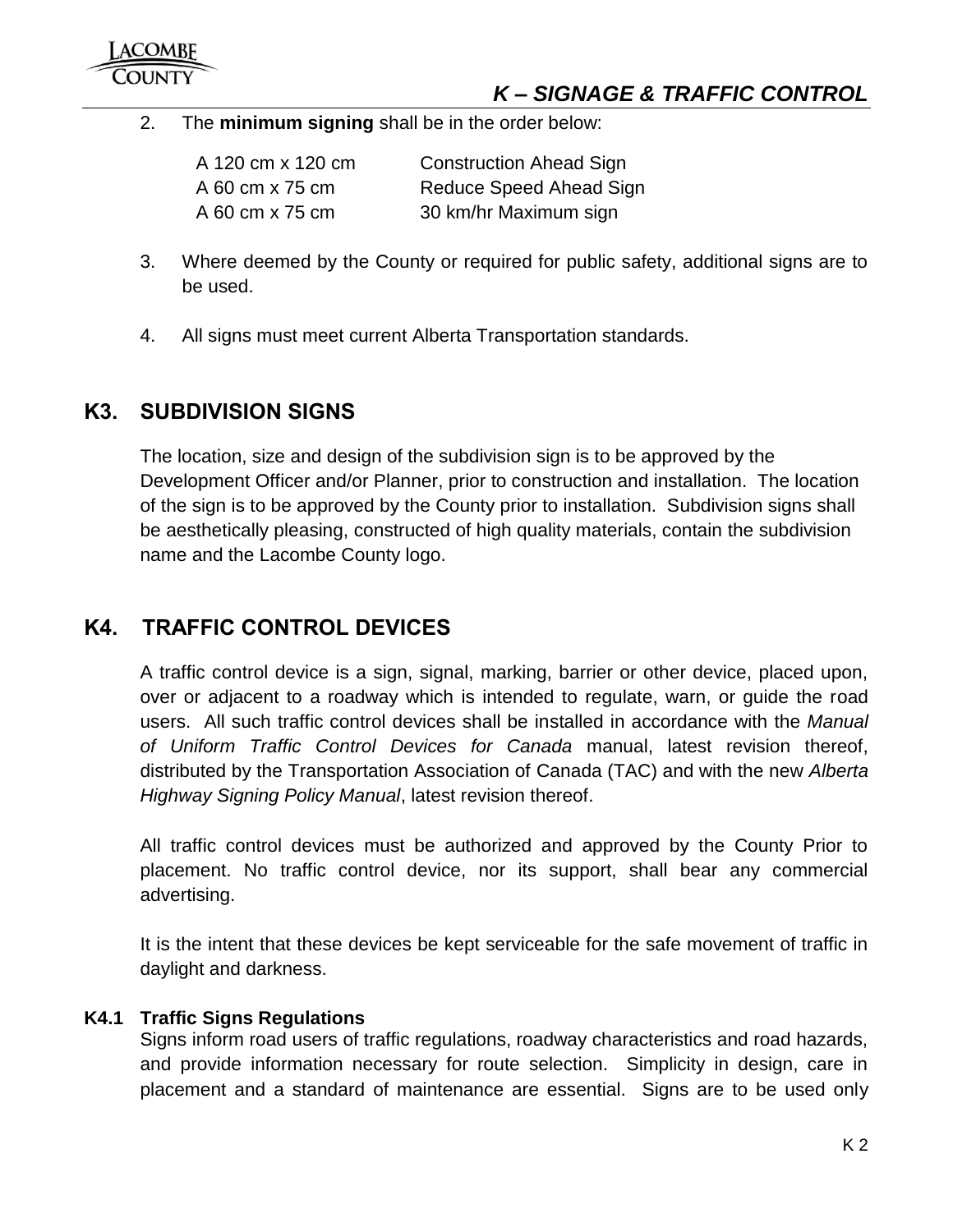## *K – SIGNAGE & TRAFFIC CONTROL*

when necessary and justified. All sign materials shall conform to the Canadian Standards Association (CSA) specifications.

All traffic control signing erected within the County shall be according to the latest edition of the *Manual of Uniform Traffic Control Devices for Canada*, latest revision thereof. All sign posts shall be located horizontally 3m from the shoulder of the adjacent road and the bottom of the sign shall be 1.5m above the shoulder elevation of the road. Stop signs or yield signs shall be positioned in line with the near property line of the intersecting road allowance or otherwise approved by the County. Refer to standard drawing.

## <span id="page-3-0"></span>**K4.2 Materials**

- 1. **Signs** signs shall be made of treated ferrous and non-ferrous metal and waterproof resin bonded plywood are suitable for use in permanent signs. Certain wood fibrous materials, when properly fabricated, are also acceptable. Wooden boards may be used for large signs and for temporary and seasonal signs.
- 2. **Sign Panels** information signs shall be constructed with high intensity (or better) reflective panels. Regulatory and Hazard signs shall be constructed with diamond grade reflective panels.
- 3. **Sign Posts** sign post shall be made of treated 100mm x 100mm, 100 mm x 150 mm, 150 mm x 150 mm or other approved dimensions, as required and approved by the County.
- 4. **Fasteners** non corrosive fasteners shall be used to attach signs to their supports.

## <span id="page-3-1"></span>**K4.3 Installation and Maintenance**

Signs are to be placed with the posts vertical and the signs level. The bottom of the sign should be a minimum of 1.5m above the level of the nearest travel lane or existing grades. Signs are to be positioned with the best possible road visibility in mind. All signs shall be kept clean, in proper position and legible. Damaged signs are to be repaired or replaced as soon as possible. No vegetation, construction materials, snow or other items or materials are to be allowed to obscure a sign. Refer to drawings.

## <span id="page-3-2"></span>**K4.4 Pavement Markings**

Pavement markings are traffic control devices placed on road way surfaces to delineate and clarify traffic and pedestrian movement by regulating, warning and conveying information to individuals without diverting attention from the roadway.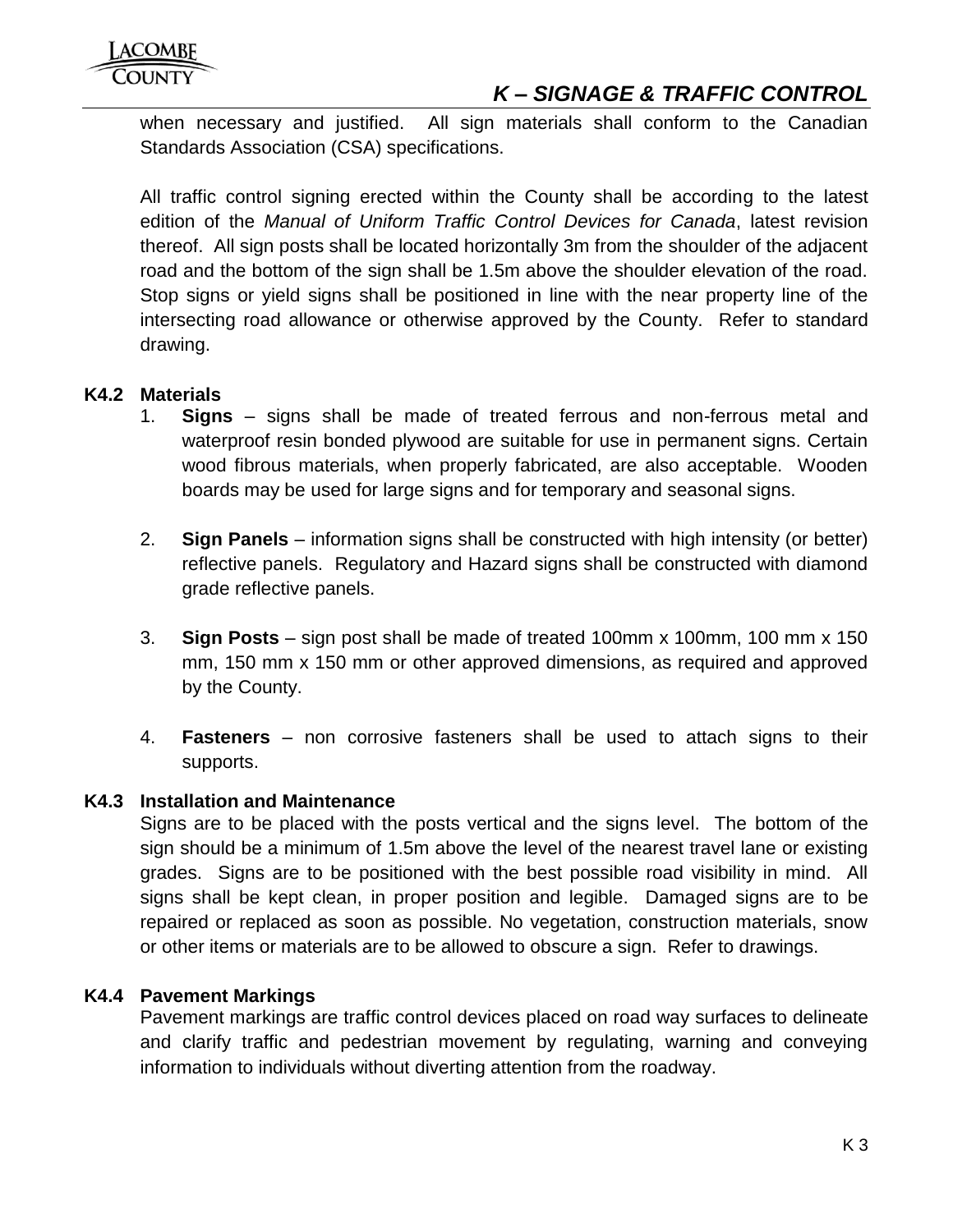All materials specifications are to meet with current Alberta Transportation standards and be approved by the County.

- 1. **Color –** yellow (solid) lines should be used to delineate the separation of opposing traffic flows. White lines delineate the separations of traffic flows in the same direction. All lateral pavement markings are to be white in color.
- 2. **Pattern –** broken longitudinal lines are to indicate that lane changing is permitted and solid longitudinal lines indicate that lane changing is not permitted. The line to gap ratio for separator lines is to be 3m:6m. Lateral pavement marking may be parallel or "zebra" lines and are to be used to indicate the limits of the drivers' rightof-way concerning stopping, pedestrian crosswalks, no parking areas and the like.

Refer to the *Manual of Uniform Traffic Control Devices for Canada* which details the requirements for pavement markings.

## <span id="page-4-0"></span>**K4.5 Temporary Signage**

Temporary signage and devices shall be located as to provide motorists and pedestrians with adequate warning of construction or unusual conditions. A plan showing signage location, spacing and types shall be submitted to the County for approval a minimum of seventy-two (72) hours prior to disruption*. Refer to the Manual of Uniform Traffic Control Devices for Canada, section 'D'*.

## <span id="page-4-1"></span>**K5. TRAIL SIGNS**

- 1. Provide standard identification signs with trail name at trail entrances and trail junctions.
- 2. Provide standard hazard warning signs where appropriate.
- 3. Provide educational material regarding culturally or environmentally significant areas.
- 4. All signs types will meet Alberta Transportation standards
- 5. Refer to standard drawing for typical signs
- 6. All sign types and locations must be approved by the County before installation.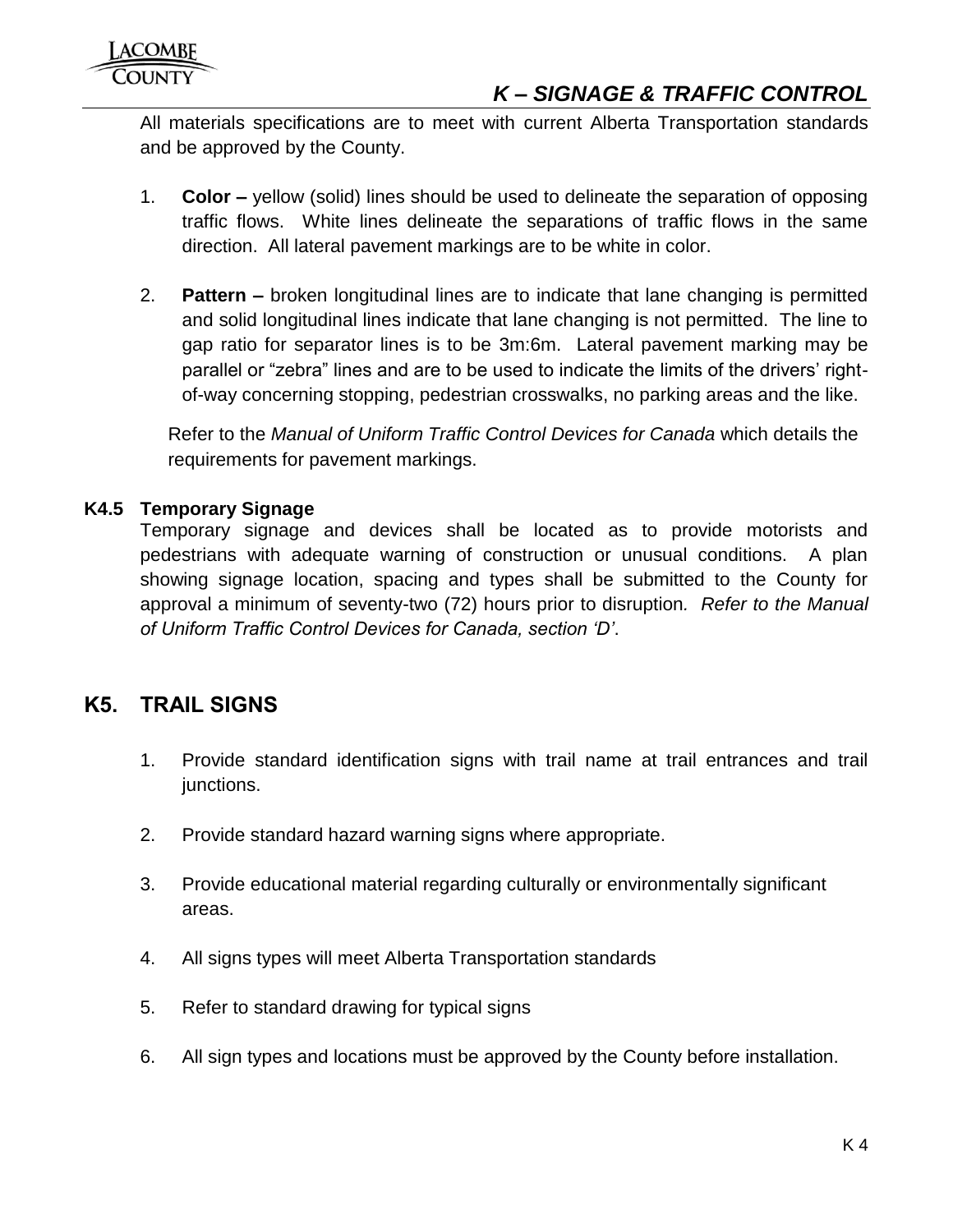## <span id="page-5-0"></span>**K6. RESERVE BOUNDARY SIGNS**

- 1. Provide standard identification signs outlining the reserve type.
- 2. Reserve boundary signs will be installed where applicable (middle of lots adjacent to a reserve).
- 3. Refer to standard drawing specifications.
- 4. Refer to County policy RC (8) for further details

## <span id="page-5-1"></span>**K7. RURAL ADDRESSING SIGNS**

Every subdivision shall have all lots marked with a rural address sign

#### <span id="page-5-2"></span>**K7.1 General Rules & Guidelines**

- 1. Addresses are based on access locations along Township Roads, Range Roads and Highways.
- 2. Each mile of Township Road, Range Road and Highway is divided into 16 address intervals. Each mile of Township Road, Range Road and Highway has 32 addresses.
- 3. Address numbers increase from South to North and from East to West.
- 4. Odd address interval numbers are on the South and East sides of the roads. Even address interval numbers are on the North and West sides of the roads.

## 5. Examples:

## a. **Single Structure off one Primary Access**

40317 RGE RD 280 - The access location is on RGE RD 280. 403 is the intersecting TWP RD number to the South. 17 is the address interval number on the East side of RGE RD 280.

## b. **Two or more Structures off one Primary Access**

27509-1 TWP RD 404 and 27509-2 TWP RD 404 - When two or more addresses on the same side of a road have the same access location, a numeric suffix is used to distinguish among the addresses.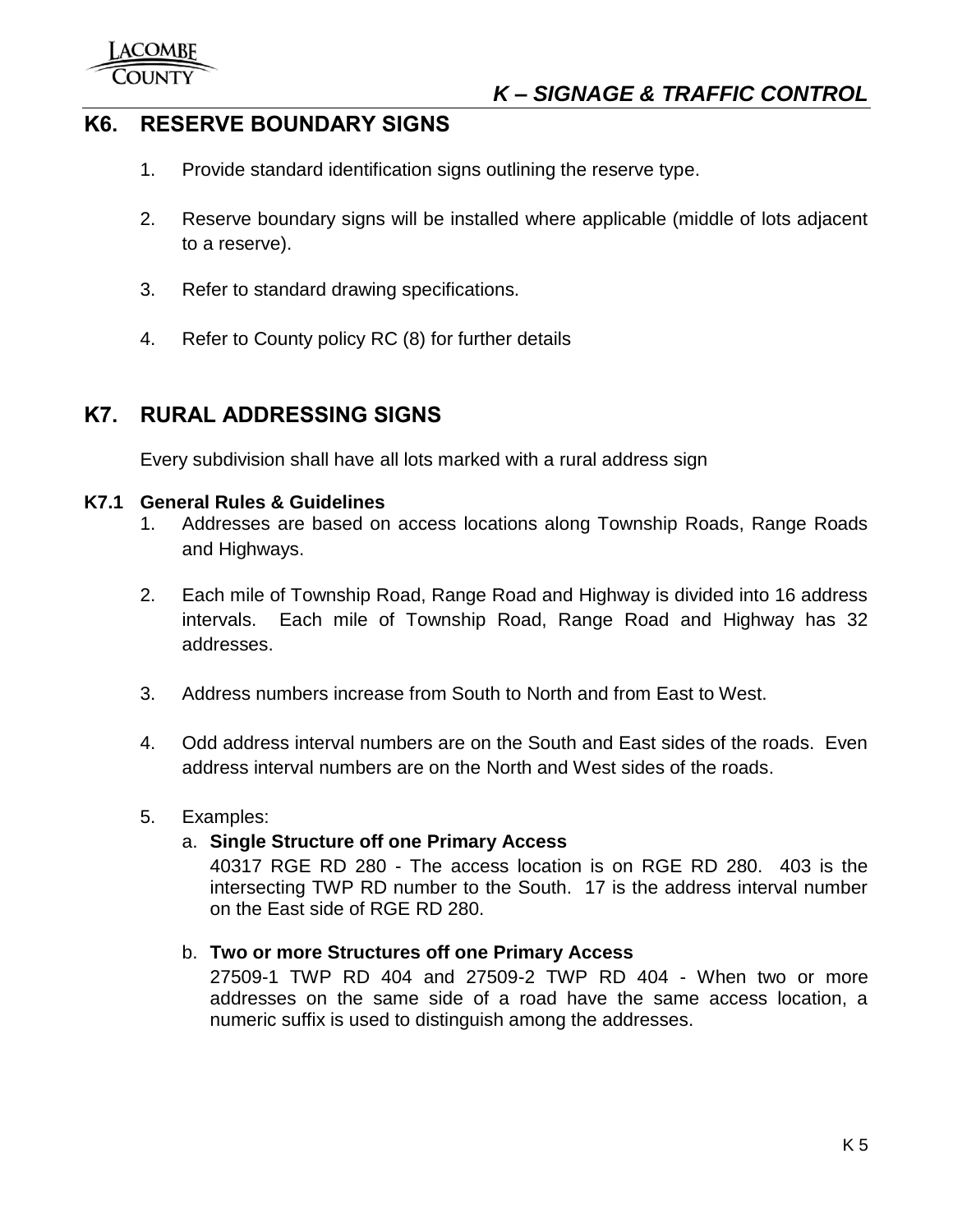

## *K – SIGNAGE & TRAFFIC CONTROL*

## c. **Two Primary Accesses in one address interval**

40308A RGE RD 275 and 40308B RGE RD 275 - When two or more access locations on the same side of a road fall within the same address interval, a letter suffix is used to distinguish among the addresses.

#### d. **Multi-lot Subdivisions**

40311-18 RGE RD 280 - Multi-lot subdivision addresses are based on the location on the intersection of the subdivision road with a Township Road, Range Road or Highway. Subdivision lots are treated as multiple addresses having the same access location.

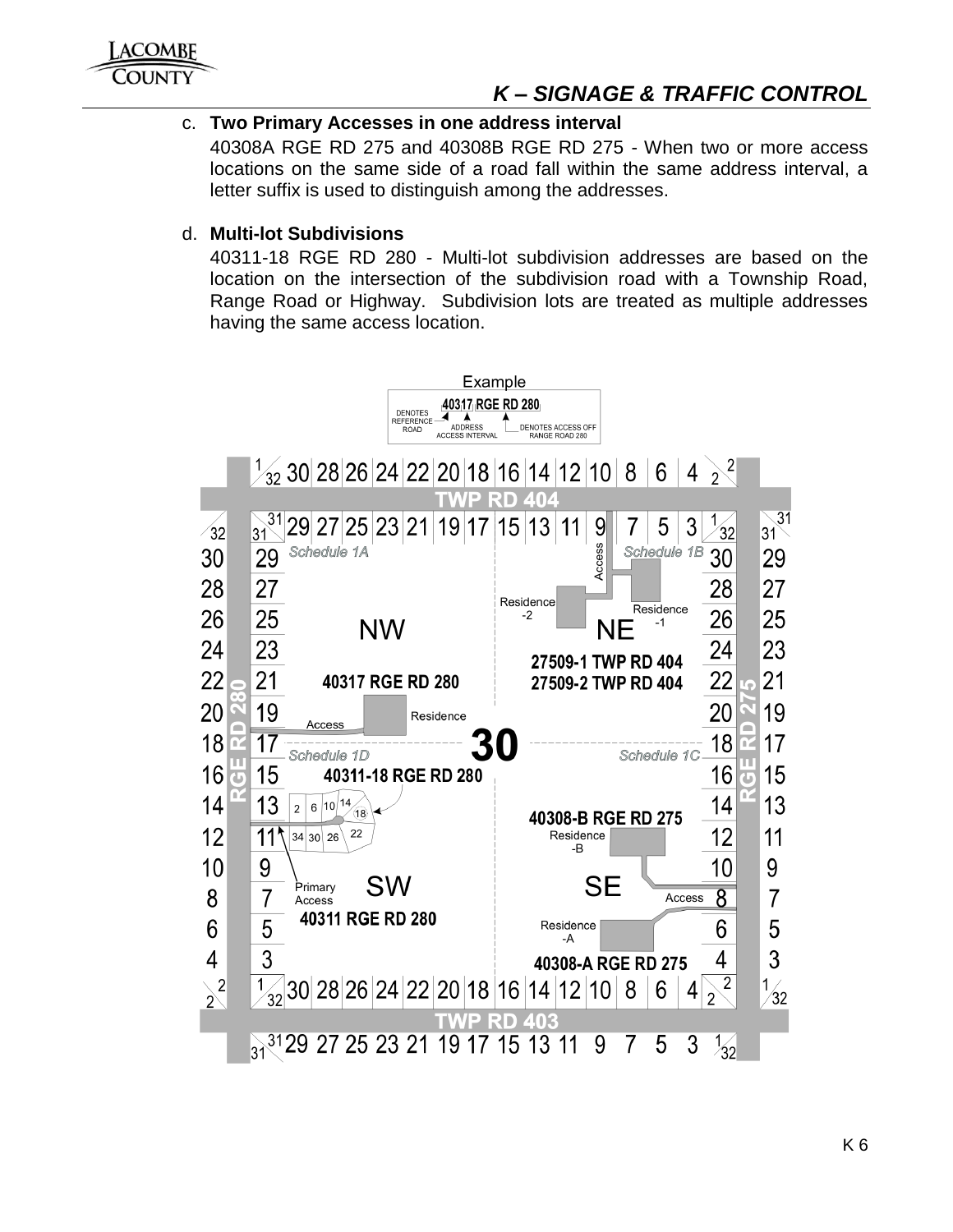

## <span id="page-7-0"></span>**K7.2 Rural Address and Lot Signs**



## 1. **Sign Location**

Signs shall be placed in a visible location within 20 feet (6.1m) of either side of the shoulder of the primary access (approach) and 3 feet (.91m) from the property boundary either inside the property or the road right-of-way.

## 2. **Sign Specifications**

- a. Sign Material: 5052-H38 Sign Grade Aluminum 0.081" (2 mm) Thickness
- b. Sign Face: 3M High Intensity Grade Prismatic Reflective Sheeting
- c. Lettering: 4"
- d. Text Color: White
- e. Sign Background: Blue
- f. Sign Border: White  $\frac{1}{2}$ " around perimeter of sign
- g. Post: 1 U-Channel Post (pipeline post 1.12 lbs/ft x 7 feet)
- h. The sign shall be no lower than 3.3 feet (1.0m) from ground level (measured from bottom of sign) and no higher than 6.6 feet (2.0m) from ground level (measured from top of sign).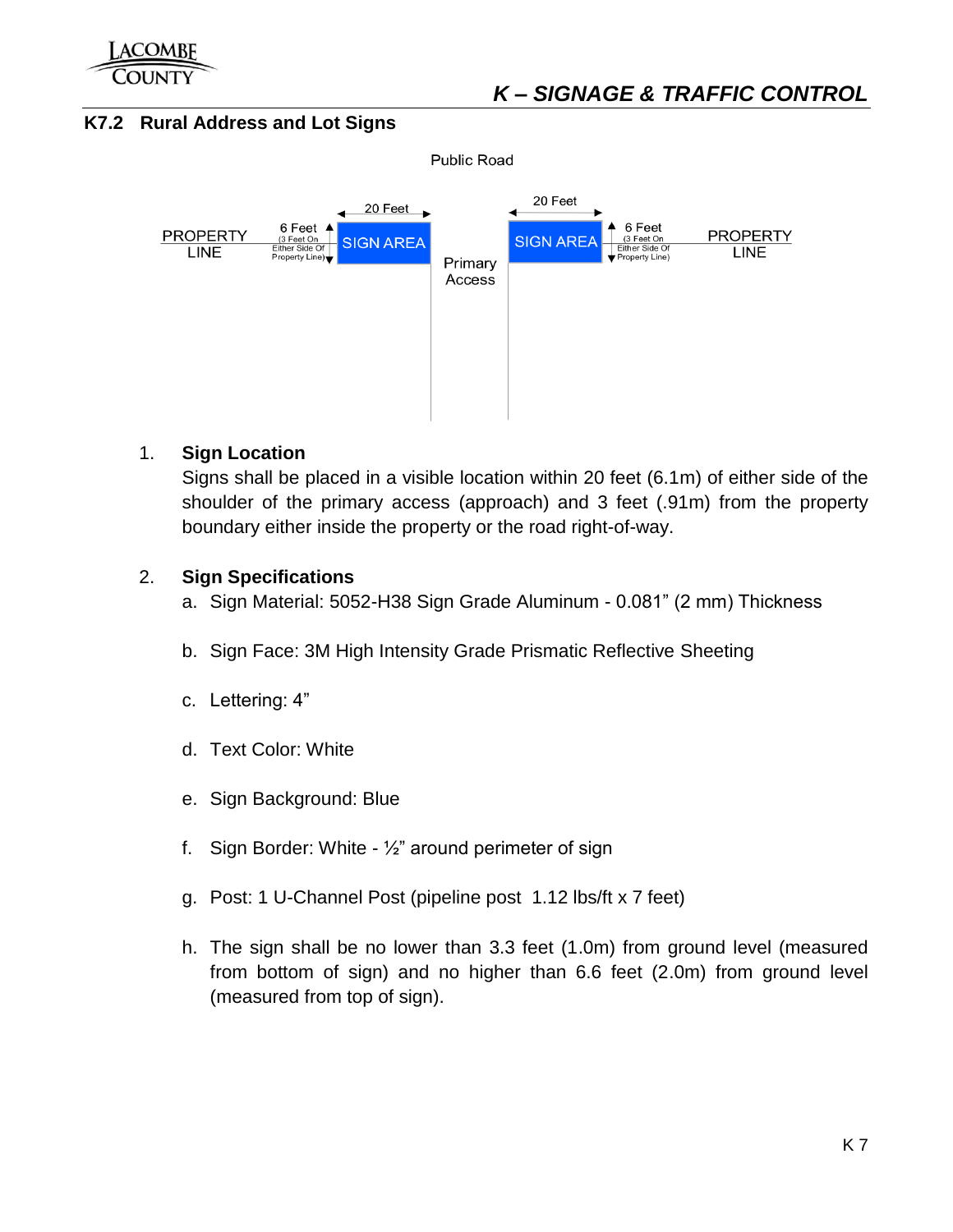

## <span id="page-8-0"></span>**K7.3 Multi-Lot Subdivision and Street Signs**

1. **Multi-Lot Subdivision Signs**



## **Sign Location**

Subdivision sign locations and dimensions are to be used as guidelines only. Actual locations and dimensions will be dependent on the subdivision layout and size.

- a. Subdivision signs shall be placed in a visible location within 20 feet (6.1m) from the right shoulder of each primary access (approach) into the subdivision and no further than 50 feet (15.2m) inside the subdivision. The sign shall be no lower than 3 feet (.91m) from ground level (measured from bottom of sign) and no higher than 12 feet (3.7m) from ground level (measured from top of sign).
- b. Sign Material: H-75 ( $\frac{3}{4}$ ") Pressure Treated Plywood (sanded one-side).
- c. Sign Face: 3M High Intensity Grade Prismatic Reflective Sheeting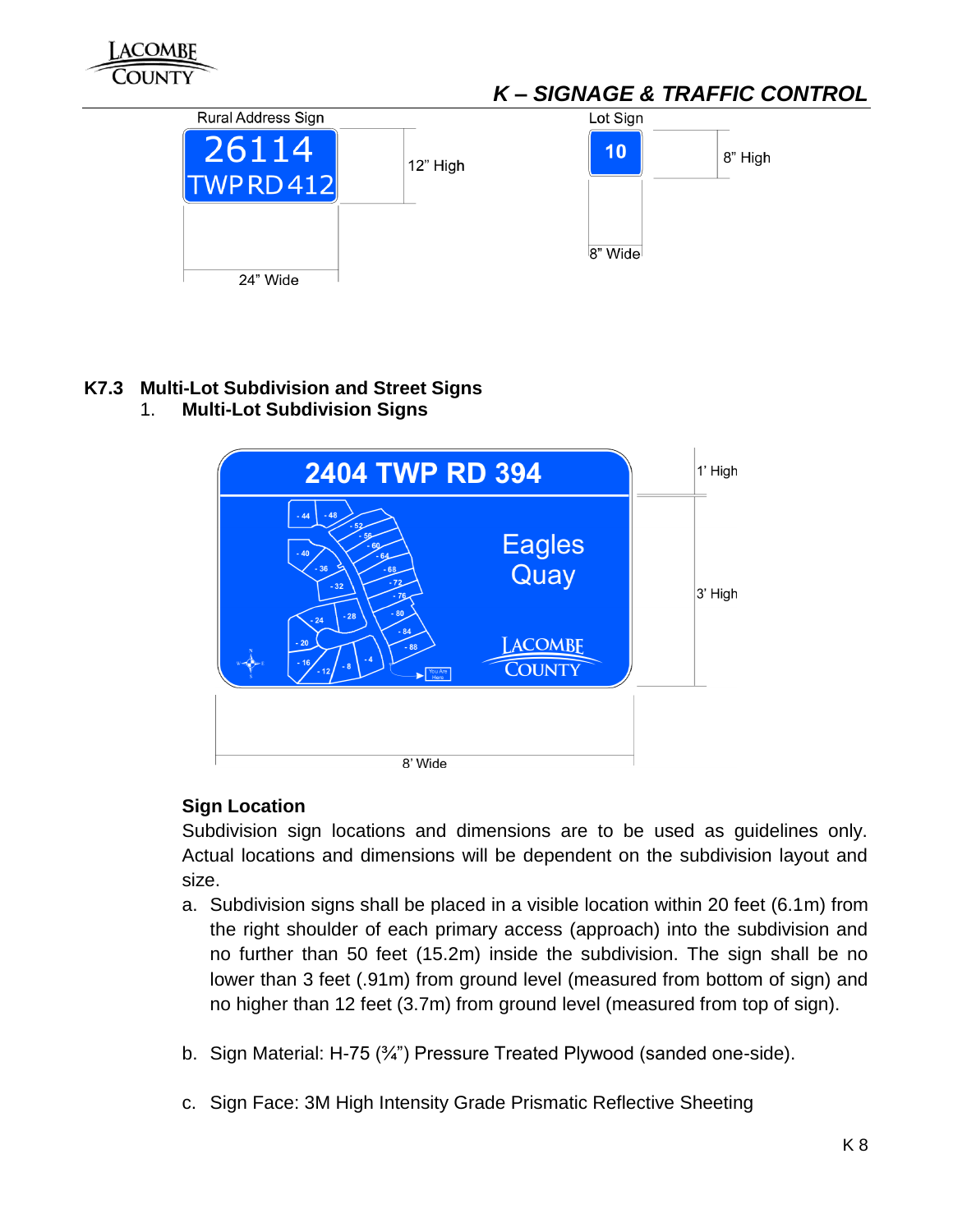- d. Text Color: White
- e. Sign Background: Blue
- f. Sign Border: White  $-$  1/<sub>2</sub>" Around Perimeter of Sign
- g. Post: 2 4" x 6" Pressure Treated or Steel Equivalent Posts

## **Public Road Allowance**



## 2. **Multi-Lot Subdivision Street Signs**

## **Sign Location**

Street signs shall be placed at an appropriate location in the road right-of-way at the intersection of each street or cul-de-sac within a multi-lot subdivision. The sign shall be no lower than 8 feet (2.4m) from ground level (measured from the top of sign).

## **Sign Specifications**

- a. Sign Material: Extruded Aluminum Street Name Blade (double-sided)
- b. Sign Face: 3M High Intensity Grade Prismatic Reflective Sheeting (doublesided)
- c. Text Color: White
- d. Sign Background: Blue
- e. Post: 1 U-Channel Post (pipeline post 1.12 lbs/ft x 8 feet) c/w U-Channel Sign Bracket and 1 - 42" Base Post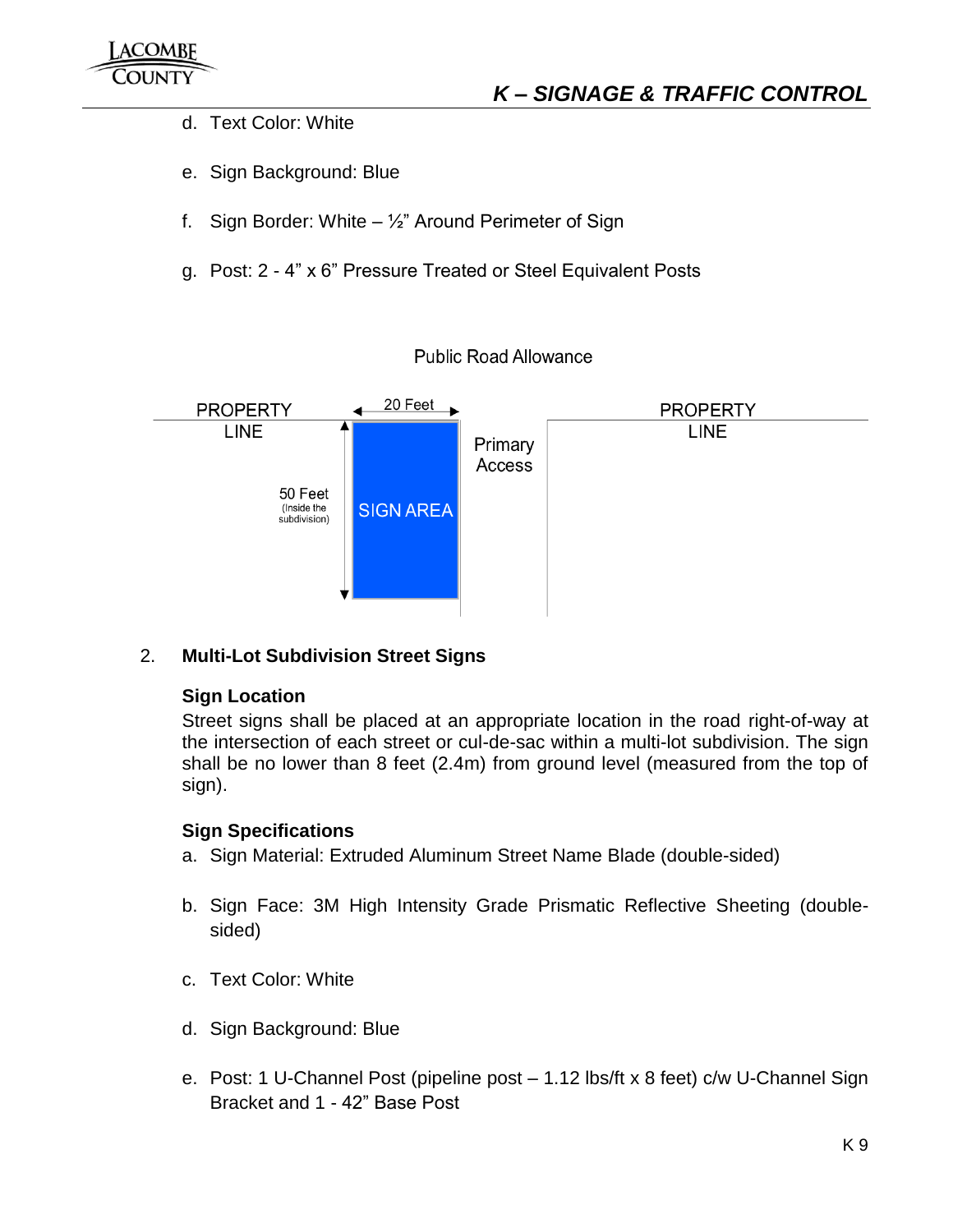

# <span id="page-10-0"></span>**K8. LACOMBE COUNTY LOGO**

Below are the color specifications for whenever the Lacombe County Logo is used. The County has final say whenever the logo is used.

#### **Colour specifications**

| <b>BLUE</b>               | <b>CMYK</b> | <b>RGB</b> | <b>WEB</b> |
|---------------------------|-------------|------------|------------|
| PANTONE <sup>®</sup> 7470 | 80          |            | 00         |
|                           | 15          | 112        | 70         |
|                           |             | 136        | 88         |
|                           | 45          |            |            |

| CHARCOAL                 | <b>CMYK</b> | RGB | WEB |
|--------------------------|-------------|-----|-----|
| PANTONE <sup>®</sup> 445 | 20          | 94  | 5F  |
|                          | $\bigcap$   | 110 | бF  |
|                          | 20          | 102 | 66  |
|                          | 65          |     |     |
|                          |             |     |     |

| <b>GREEN</b>             | <b>CMYK</b> | <b>RGB</b> | <b>WEB</b> |
|--------------------------|-------------|------------|------------|
| PANTONE <sup>®</sup> 576 | 49          | 92         | 5C         |
|                          | ∩           | 135        | 87         |
|                          | 100         | 39         | 27         |
|                          | 39          |            |            |

NOTE: Do not use this reproduction for colour matching. Please refer to the above colour mixes.

#### **File Format Glossary**

The following digital files of the brand signatures are availalble on the CD supplied with this guide. Different media applications will require specific file formats. The guide below will help you choose the appropriate format for your application. If you are unsure of which format you need or have misplaced your copy of the CD contact the Lacombe County Communications Coordinator.

#### **File Formats**

| Preferred formats for printing presses and<br>sign production.                                                       |
|----------------------------------------------------------------------------------------------------------------------|
| emf, wmf Internal documents (may perform better in<br>Microsoft programs).                                           |
| Internal documents, online use.                                                                                      |
| Online and PowerPoint.                                                                                               |
| <b>Colour Formats</b>                                                                                                |
| Spot colour printing press applications.                                                                             |
| Full colour printing on external presses and<br>most sign shops.                                                     |
| Preferred for on screen viewing and large<br>format printing.                                                        |
| Black & white applications, ie. newspaper.                                                                           |
| When the logo is used on a dark background<br>or on a piece that does not allow the<br>corporate colours to be used. |
|                                                                                                                      |